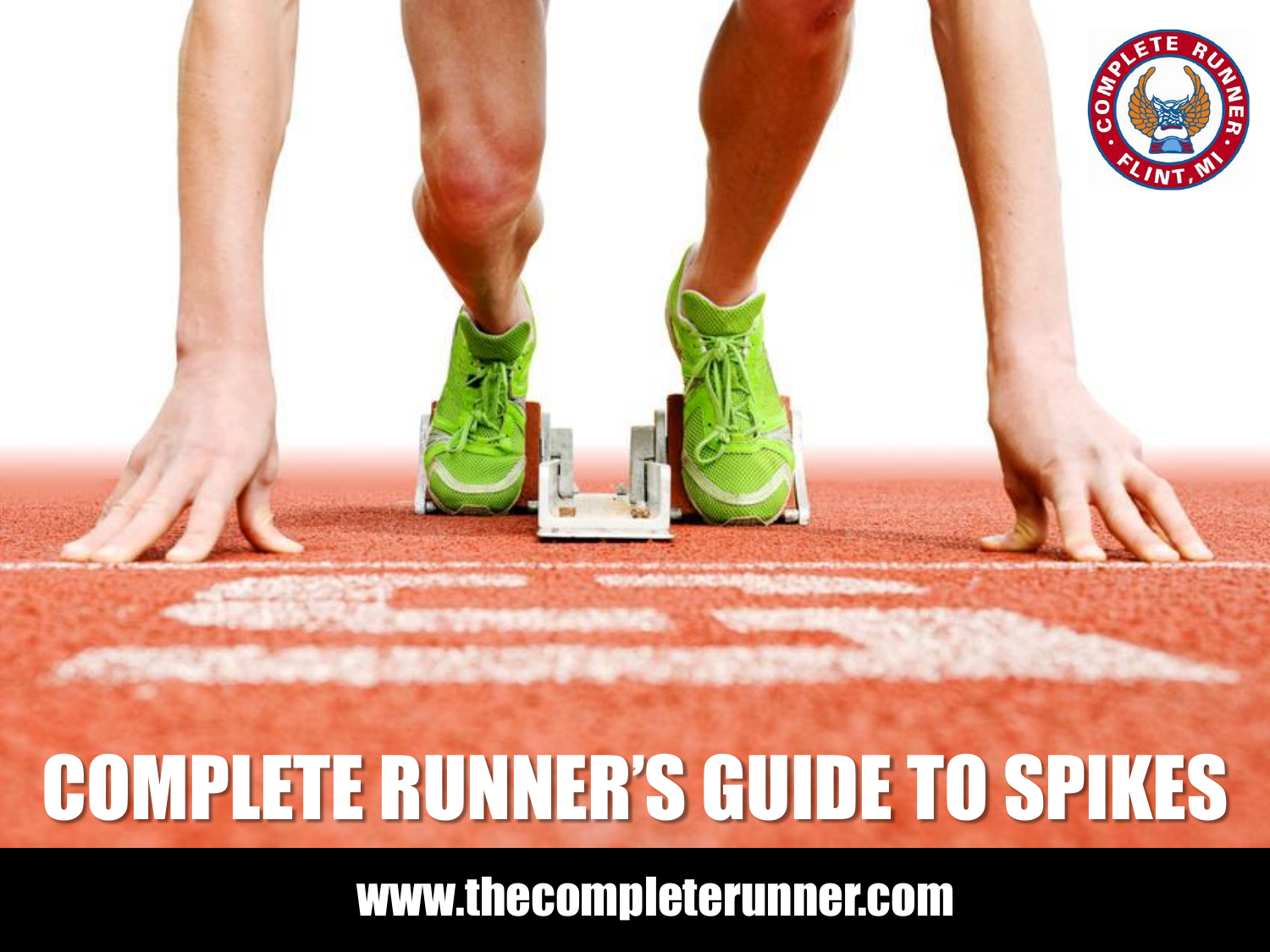# INTRODUCTION

With the high school track and field season right around the corner now is a good time to start thinking about getting your new racing spikes and training shoes. The process of looking for and trying on new shoes and spikes may be a little intimidating for track athletes and parents, so we've put together a few tips to make the spike buying process easy and pain free.

In the following pages you will find brief answers to some of the most common questions we hear about spikes. We try to keep it simple, and we welcome any additional questions at the store or by calling us at (810) 233-8851. I hope you enjoy and wish you the best in your season!

#### **Complete Runner**

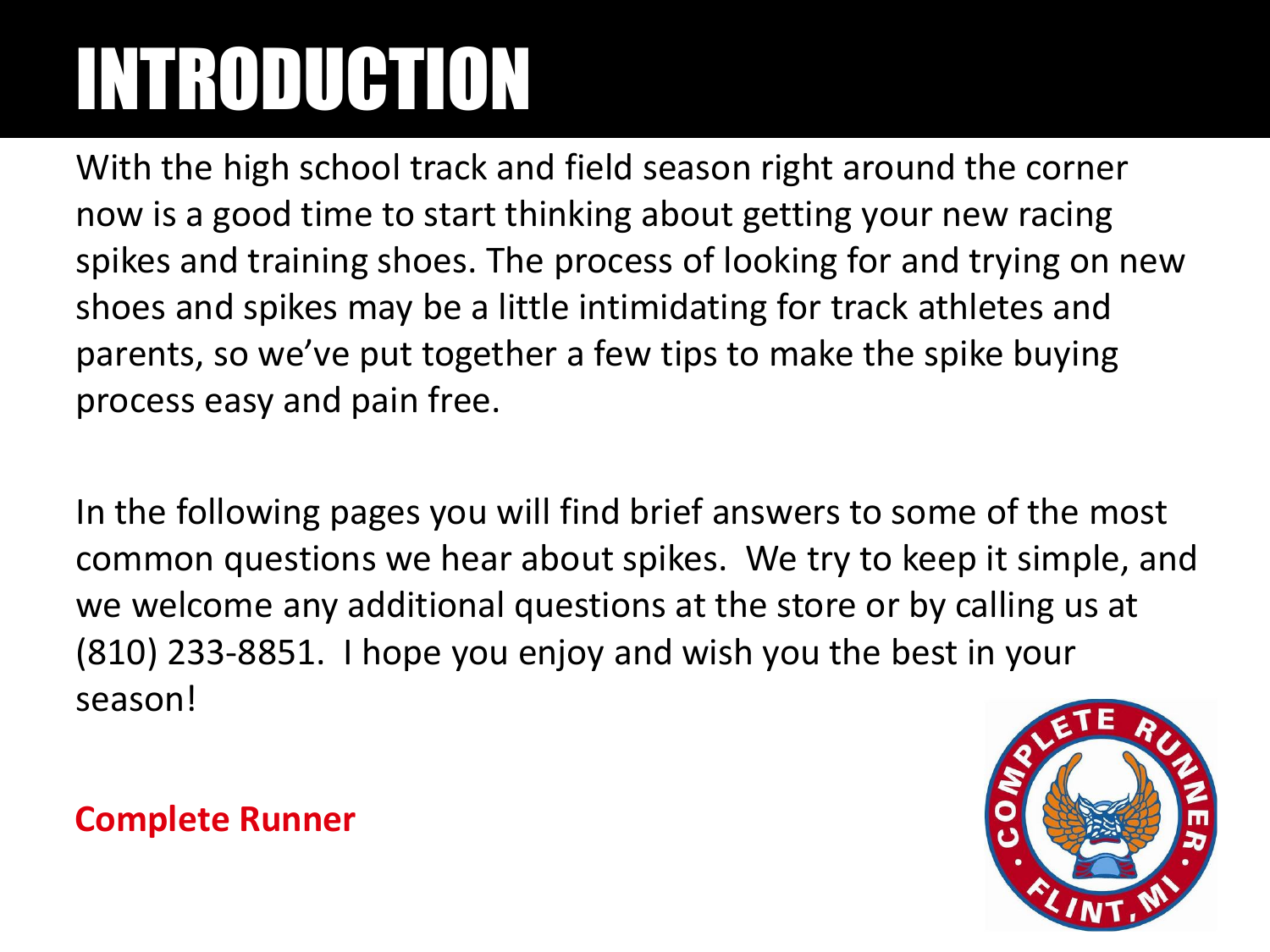### **Why Do I Need Spikes for Track?**

Spikes give running athletes superior traction to dig in and get a better grip on the surface of the track, helping them perform their best. They are super light-weight and give that extra boost that could be the difference between first and second place.

#### **What Kind of Spikes Do I Need?**

Shoe companies usually have many types of spikes based on your running events: sprint, mid-distance, long-distance, cross country, and field events. The sprint can be anywhere from 100 meters to 400 meters, and the mid-distance can cover 800 meters to 5,000 meters, making it a good all-around spike for the athlete who does a little bit of everything. Long-distance is used for anything over 5,000 meters. Field events include high jump, long jump, shot put, etc.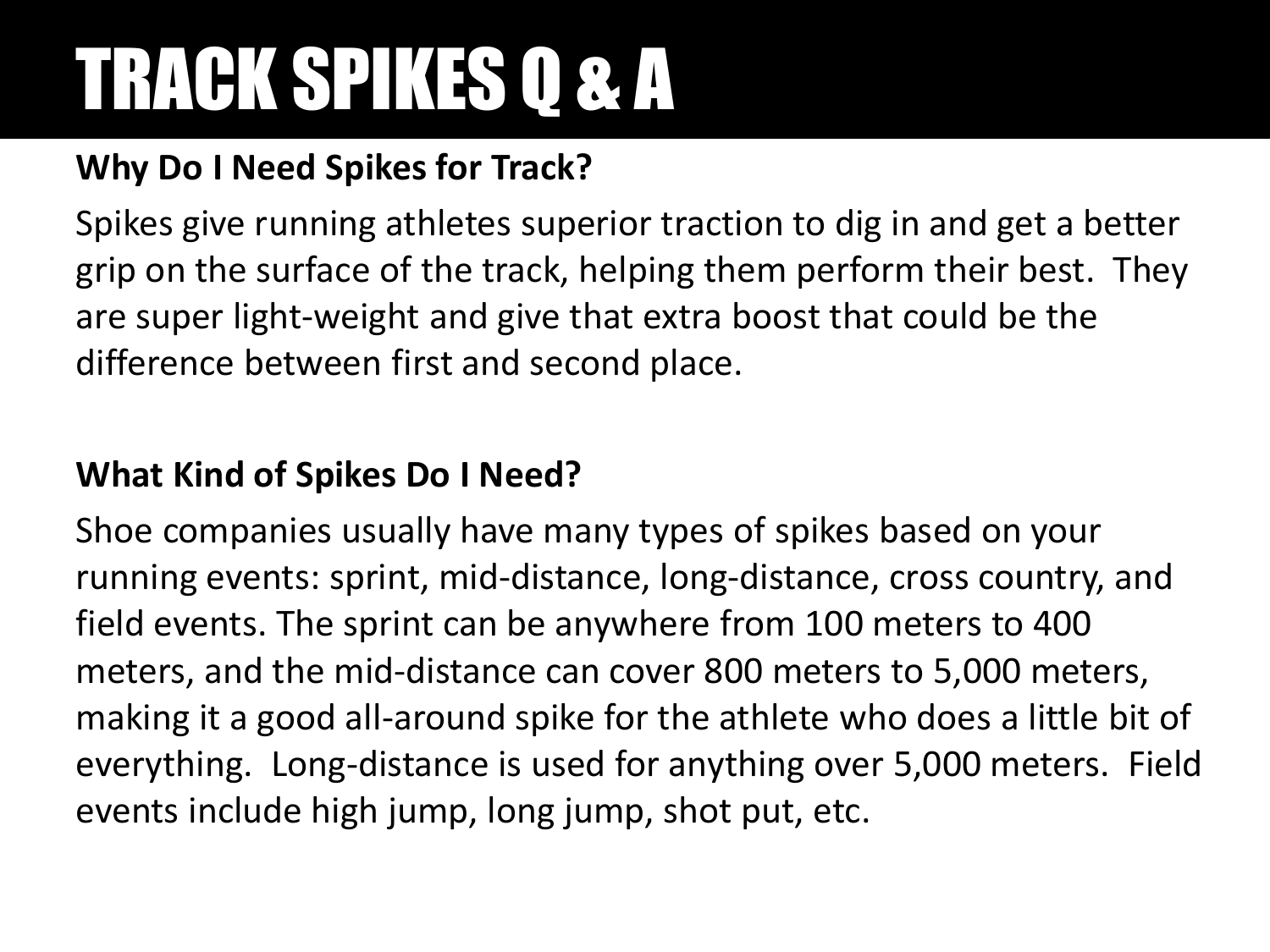#### **Do Spikes Fit Differently Than Running Shoes?**

We like to see about a thumb length of room in our running shoes, but we want a snug fit with spikes so you may need a half or full size smaller than your running shoes. We will make sure to custom fit your spikes to make sure you have the right size for your feet.

#### **Are Spikes Made For Pronation or Supination?**

When running in spikes your body is naturally in a "racing gait" where you are running on your toes, so unlike running shoes spikes are not made for different feet type.

#### **What Kind of Socks Should I Wear With Spikes?**

It is ideal to wear racing socks with spikes, preferably a snug pair of seamless, wicking socks. Remember, "Cotton is rotten" and will make your feet prone to blisters.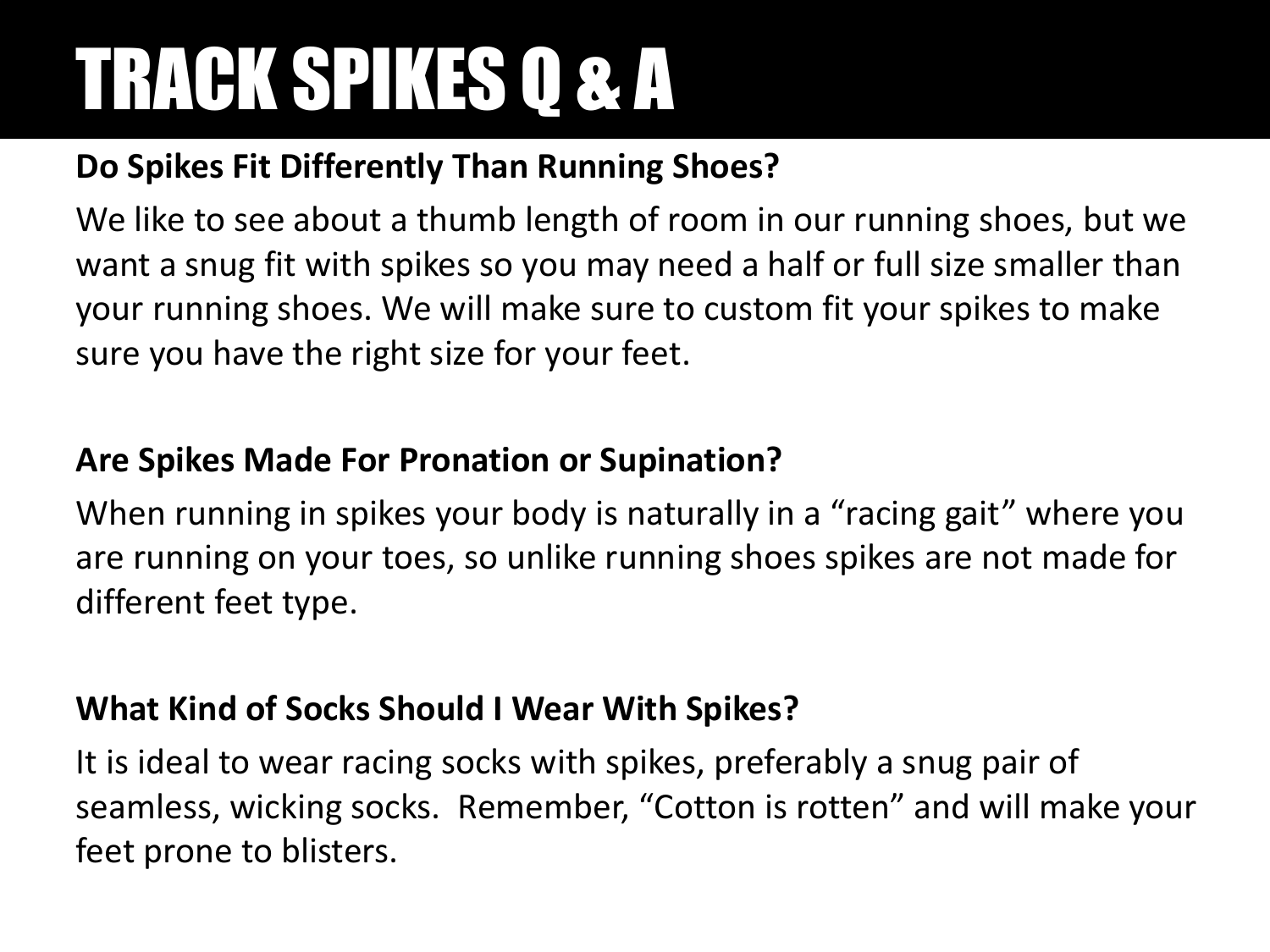### **Should I Only Wear Spikes When Racing?**

Since spikes are very light and have little cushion they are meant to be used only for racing. This is not to say you can't use them for a hard track workout but this should be the exception. Make sure you have a new pair of running shoes for your daily training runs and keep the spikes for the meets when you really need to perform your best.

### **What Type of Shoes Should I Use for Training?**

You should wear running shoes when training for your events. Shorter distance runners should look for a light-weight, racer trainer type shoe, with a low heal drop. Longer distance runners can wear a more traditional running shoe that offers more cushion.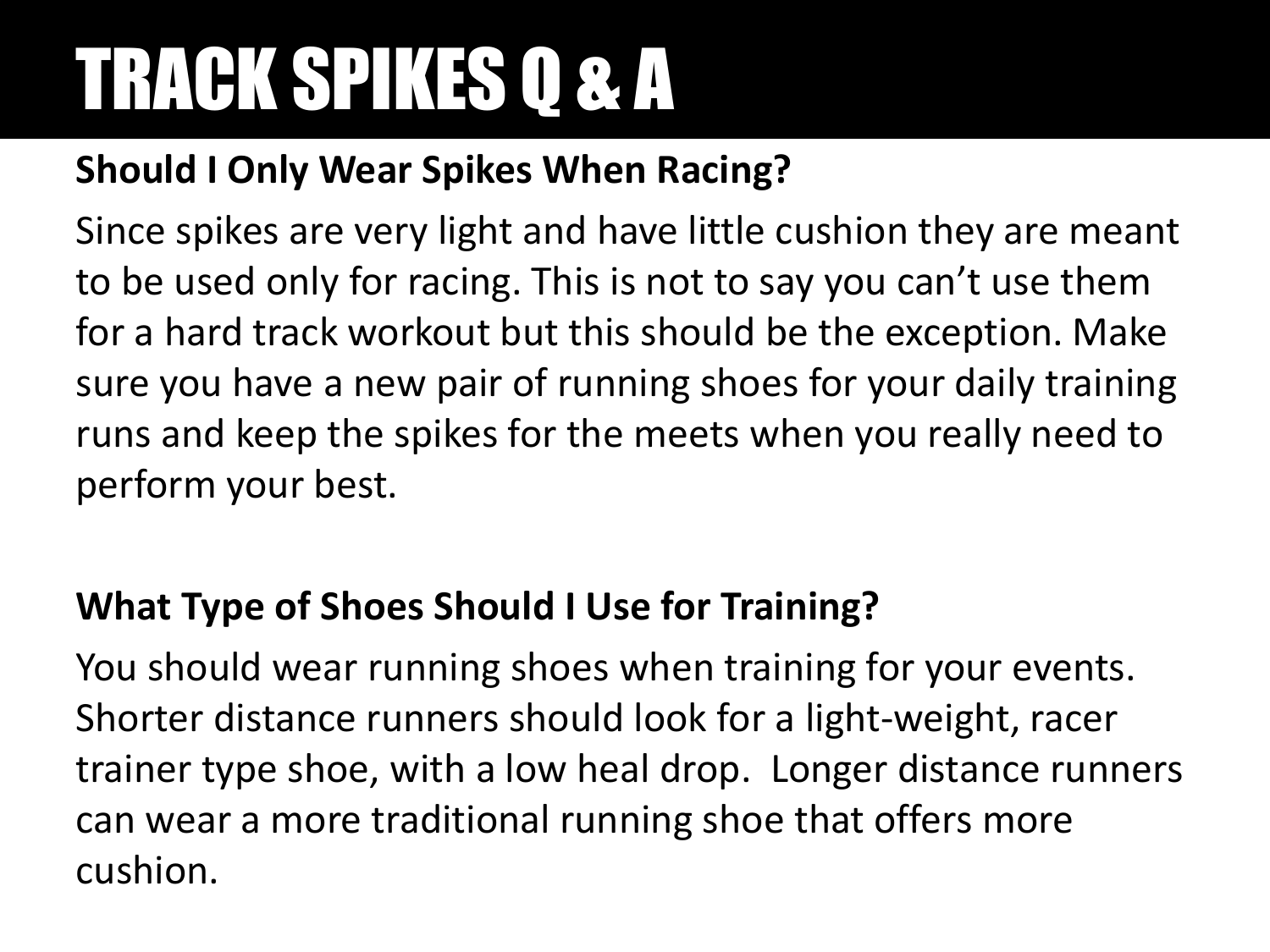### **What About Changing the Spikes?**

After a while your spikes will wear down and you will want to replace them. When you buy new spikes most of the shoes include a wrench and some of the higher end shoes also come with a spike pouch. We have a variety of replacement spikes of all different lengths at the store as well.

### **Can I Wear My Cross Country Spikes in Track?**

It is not a good idea to wear cross country spikes in track since they are made for a totally different purpose. Cross country spikes are heavier and made to run off road in rough terrain, where track spikes are much lighter and offer less cushioning.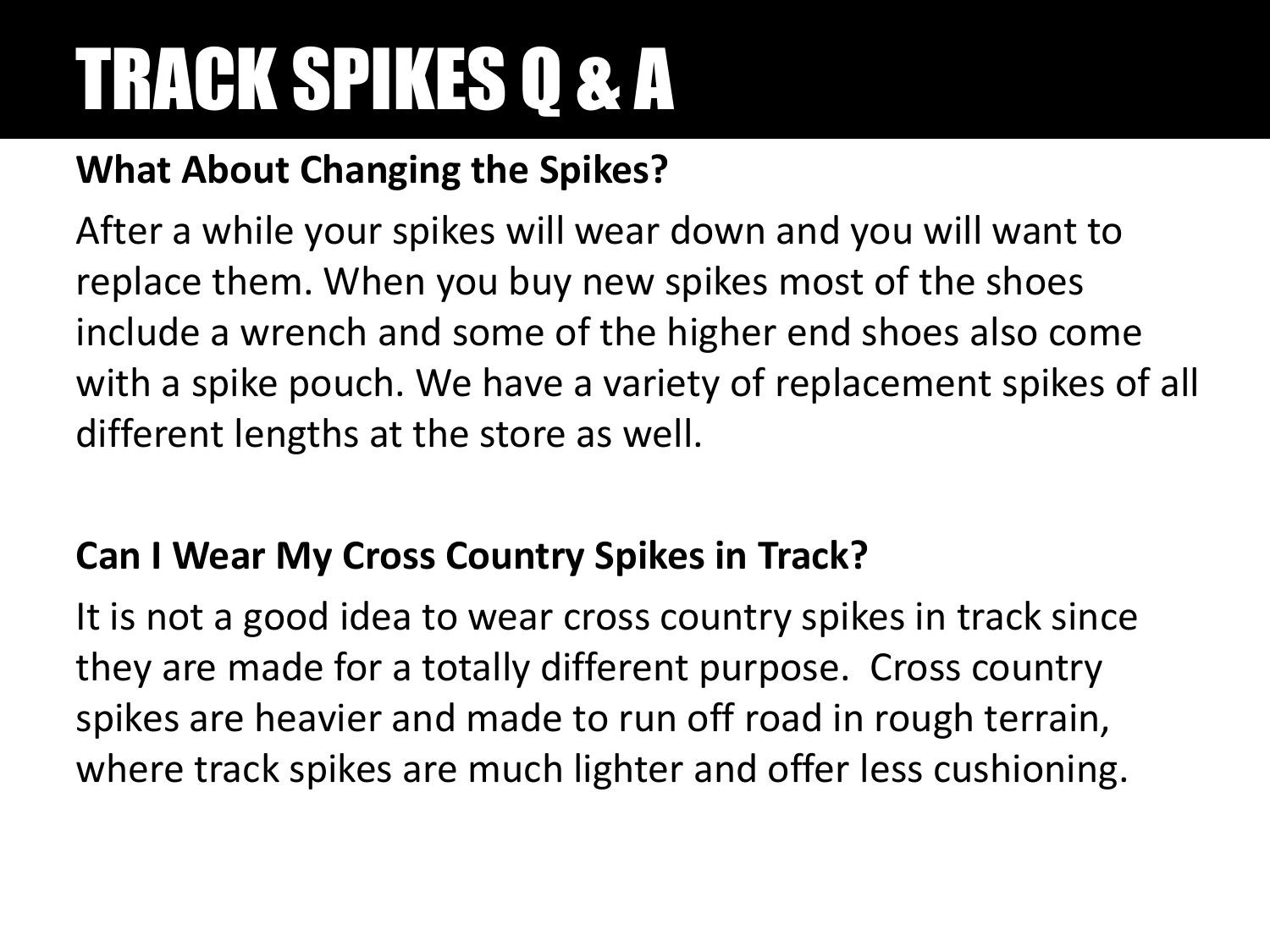### **How Much do Track Spikes Cost?**

Just like running shoes spikes come in a variety of brands and performance levels. Some cost less than running shoes and others are about the same. Most brands have entry level spikes that are a good value for first time runners as well as a higher end model with the latest technology that veteran runners desire to perform at peak levels.

### **How Do I Know What Spikes Are Best For Me?**

We invite you to stop by [Complete Runner](http://www.thecompleterunner.com/contact/) to check out our new New Balance, Saucony, Under Armour and Hoka spikes and let us help you find the right track spikes for your feet this season.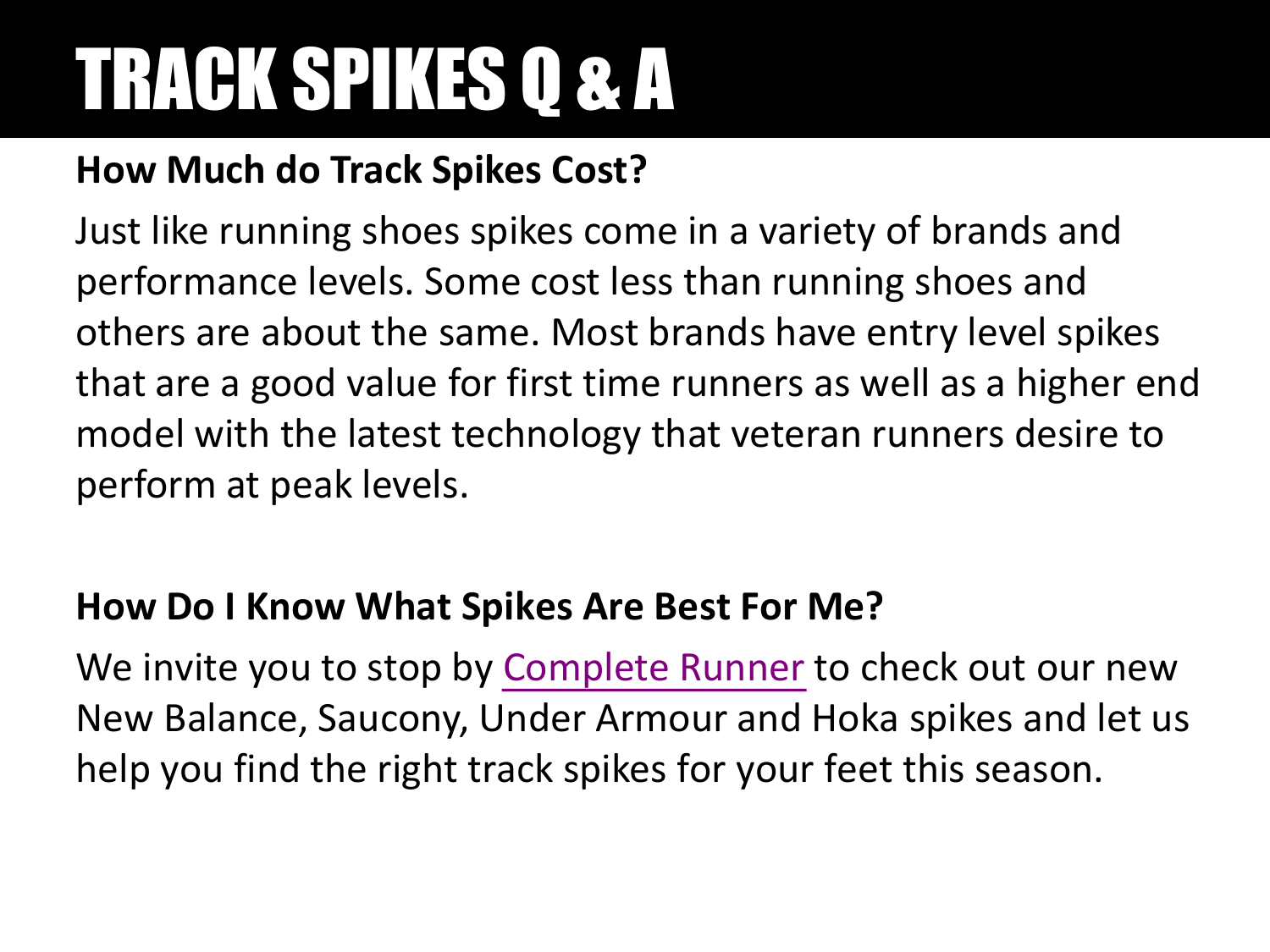### TRACK COACHES: PLAN A SPIKE NIGHT FOR YOUR TEAM!

We would like to invite you and your athletes to a Team Spike Night where our trained staff will provide professional help and guidance to your team with:

- Refreshments
- Shoe clinic & fittings
- The latest offerings in distance, mid-distance, sprint, and cross country spikes
- Team discount on all shoes and apparel

Team nights are usually booked between 4-7 pm but we would be glad to customize something for you.

If you would like to participate in a Team Spike Night at our store to help your team get prepared for this year's track season, please give us a call at (810) 233-8851 email us at info@thecompleterunner.com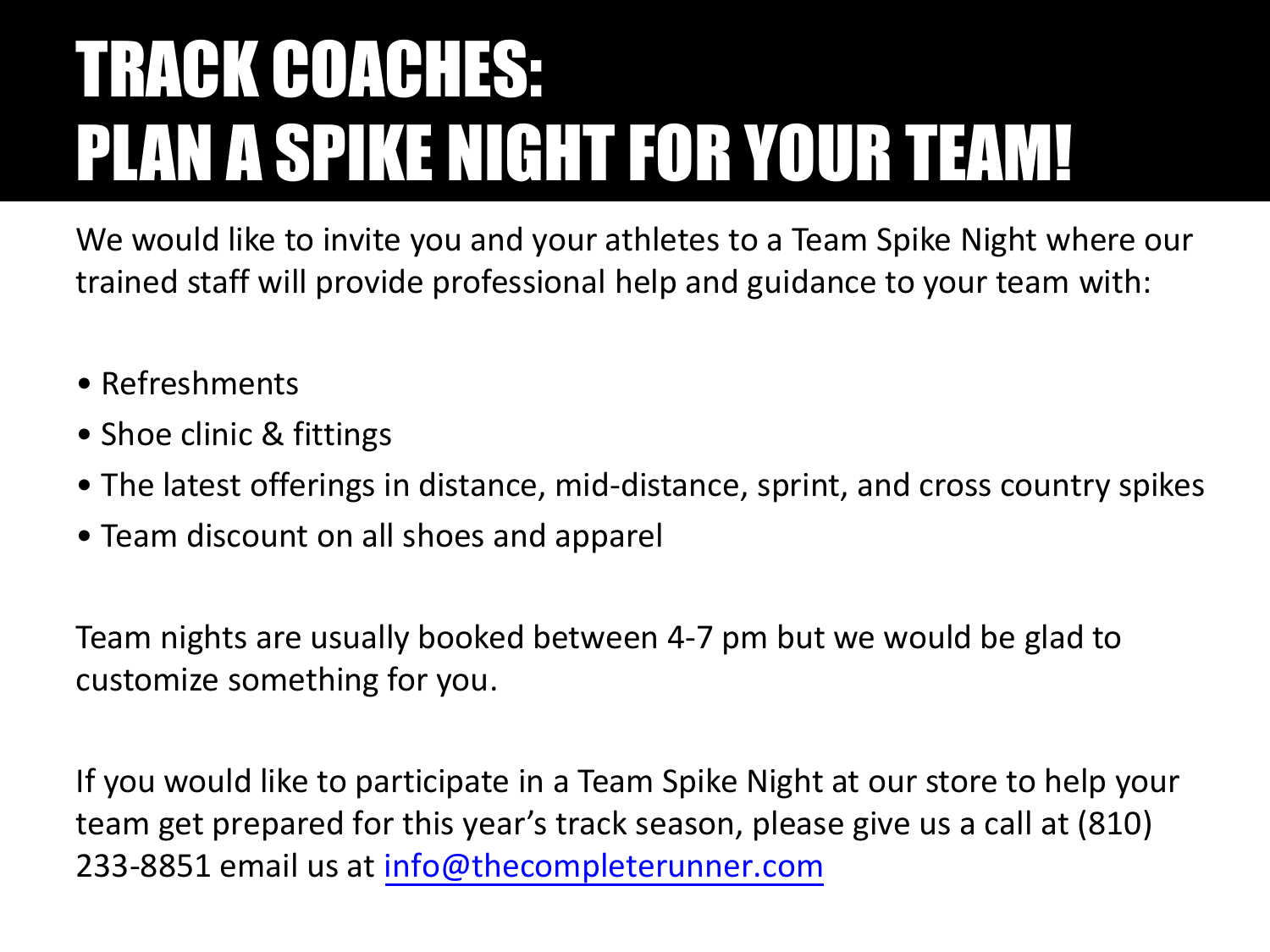# ADDITIONAL RUNNING RESOURCES

#### **Shoes**

[How to Choose the Best Running Shoes for Your Feet](http://www.thecompleterunner.com/2012/03/02/how-to-choose-the-best-running-shoes-for-your-feet/)

[Racing Shoes for Speed and Performance](http://www.thecompleterunner.com/2012/08/12/racing-shoes-for-speed-and-performance/)

[How Long Do Running Shoes Last?](http://www.thecompleterunner.com/2012/03/31/how-long-do-running-shoes-last/)

#### **Nutrition**

[What to Eat Before a Race](http://www.thecompleterunner.com/2013/08/22/what-to-eat-before-a-race/)

[Staying Hydrated While Running](http://www.thecompleterunner.com/2012/06/30/staying-hydrated-while-running/)

**[Race Day Nutrition Tips](http://www.thecompleterunner.com/2012/04/30/race-day-nutrition-tips/)** 

#### **Misc**

[The Runner's Guide to Preventing Chafing](http://www.thecompleterunner.com/2013/08/17/the-runners-guide-to-preventing-chafing/)

[Use Resistance to Improve Your Speed and Endurance](http://www.thecompleterunner.com/2013/04/29/use-resistance-to-improve-your-speed-and-endurance/)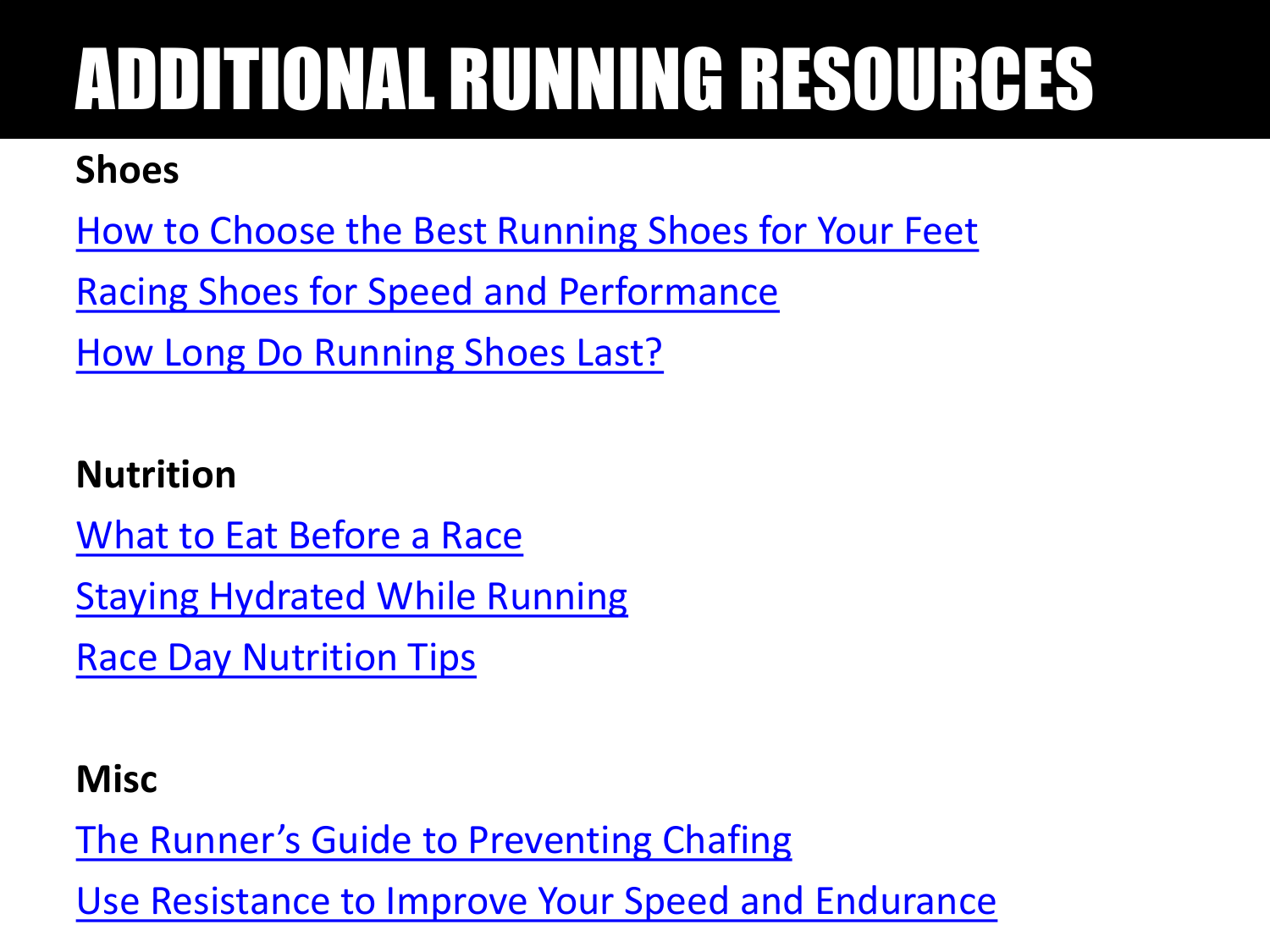## THANK YOU FOR READING



#### **Connect with Complete Runner**

- Website: [www.thecompleterunner.com](http://www.thecompleterunner.com/)
- Phone: (810) 233-8851
- Email: info@thecompleterunner.com
- Address: 915 S. Dort Hwy, Flint, MI 48503 [[directions](https://maps.google.com/maps?q=complete+runner+flint+mi&hl=en&sll=37.0625,-95.677068&sspn=36.315864,76.289063&hq=complete+runner&hnear=Flint,+Genesee,+Michigan&t=m&z=14)]